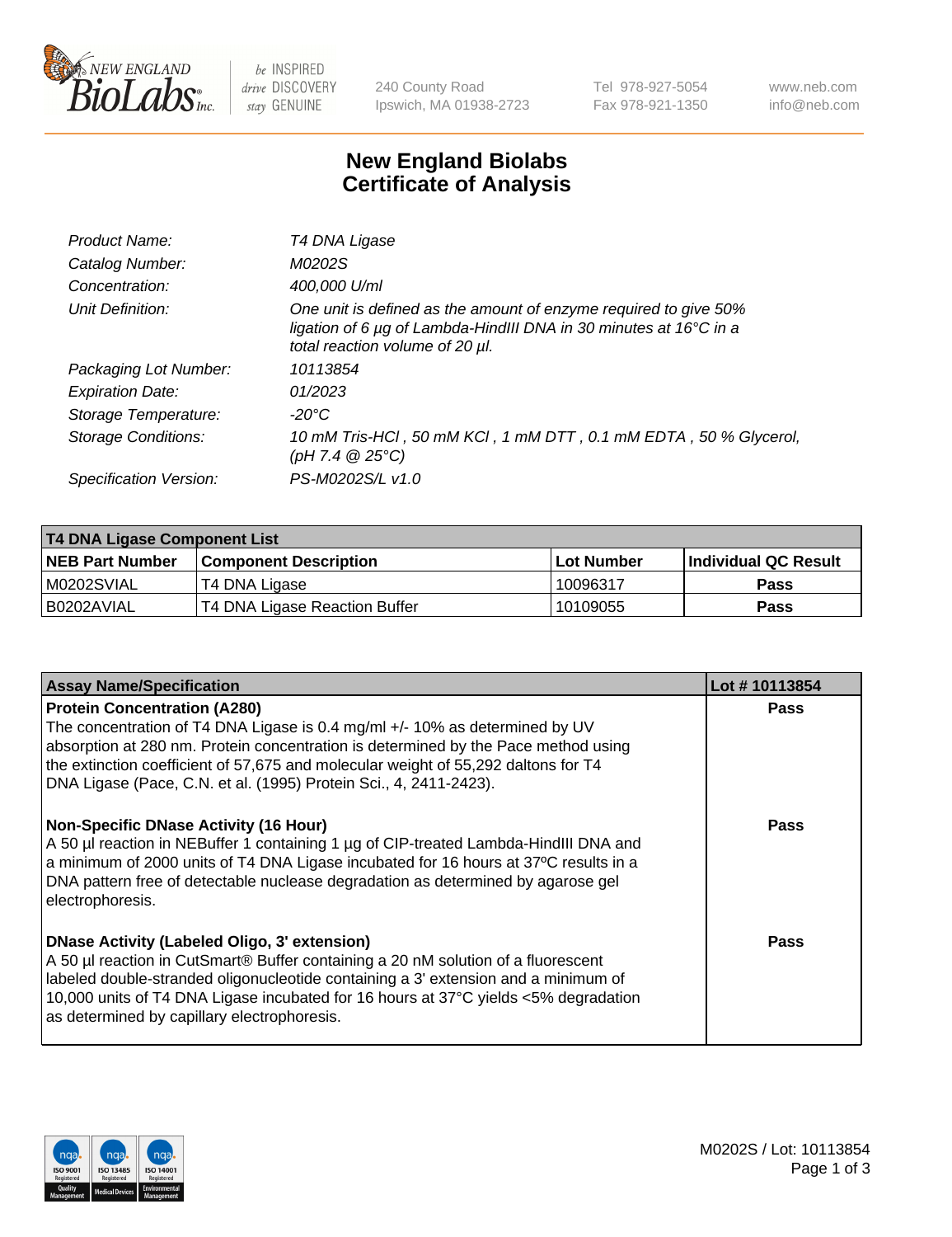

be INSPIRED drive DISCOVERY stay GENUINE

240 County Road Ipswich, MA 01938-2723 Tel 978-927-5054 Fax 978-921-1350 www.neb.com info@neb.com

| <b>Assay Name/Specification</b>                                                                                                                                                                                                                                                                                                                                                                             | Lot #10113854 |
|-------------------------------------------------------------------------------------------------------------------------------------------------------------------------------------------------------------------------------------------------------------------------------------------------------------------------------------------------------------------------------------------------------------|---------------|
| <b>DNase Activity (Labeled Oligo, 5' extension)</b><br>A 50 µl reaction in CutSmart® Buffer containing a 20 nM solution of a fluorescent<br>labeled double-stranded oligonucleotide containing a 5' extension and a minimum of<br>10,000 units of T4 DNA Ligase incubated for 16 hours at 37°C yields <5% degradation<br>as determined by capillary electrophoresis.                                        | Pass          |
| Double Stranded DNase Activity (Labeled Oligo)<br>A 50 µl reaction in CutSmart® Buffer containing a 20 nM solution of a fluorescent<br>labeled double-stranded oligonucleotide containing a blunt end and a minimum of<br>10,000 units of T4 DNA Ligase incubated for 16 hours at 37°C yields <5% degradation<br>as determined by capillary electrophoresis.                                                | <b>Pass</b>   |
| <b>Endonuclease Activity (Nicking)</b><br>A 50 µl reaction in NEBuffer 1 containing 1 µg of supercoiled PhiX174 DNA and a<br>minimum of 2000 units of T4 DNA Ligase incubated for 4 hours at 37°C results in <10%<br>conversion to the nicked form as determined by agarose gel electrophoresis.                                                                                                            | <b>Pass</b>   |
| <b>Protein Purity Assay (SDS-PAGE)</b><br>T4 DNA Ligase is ≥ 95% pure as determined by SDS-PAGE analysis using Coomassie Blue<br>detection.                                                                                                                                                                                                                                                                 | Pass          |
| qPCR DNA Contamination (E. coli Genomic)<br>A minimum of 2000 units of T4 DNA Ligase is screened for the presence of E. coli<br>genomic DNA using SYBR® Green qPCR with primers specific for the E. coli 16S rRNA<br>locus. Results are quantified using a standard curve generated from purified E. coli<br>genomic DNA. The measured level of E. coli genomic DNA contamination is ≤ 1 E. coli<br>genome. | Pass          |
| <b>RNase Activity (Extended Digestion)</b><br>A 10 µl reaction in NEBuffer 4 containing 40 ng of a 300 base single-stranded RNA<br>and a minimum of 1 µl of T4 DNA Ligase is incubated at 37°C. After incubation for 16<br>hours, >90% of the substrate RNA remains intact as determined by gel electrophoresis<br>using fluorescent detection.                                                             | <b>Pass</b>   |
| <b>Single Stranded DNase Activity (FAM-Labeled Oligo)</b><br>A 50 µl reaction in CutSmart® Buffer containing a 20 nM solution of a fluorescent<br>internal labeled oligonucleotide and a minimum of 10,000 units of T4 DNA Ligase<br>incubated for 16 hours at 37°C yields <5% degradation as determined by capillary<br>electrophoresis.                                                                   | Pass          |
| Ligation and Recutting (Terminal Integrity, Digested DNA)<br>A 20 µl reaction in 1X T4 DNA Ligase Reaction Buffer containing 2 µg of Lambda<br>DNA-HindIII Digest and a minimum of 4000 units of T4 DNA Ligase incubated for 16                                                                                                                                                                             | <b>Pass</b>   |